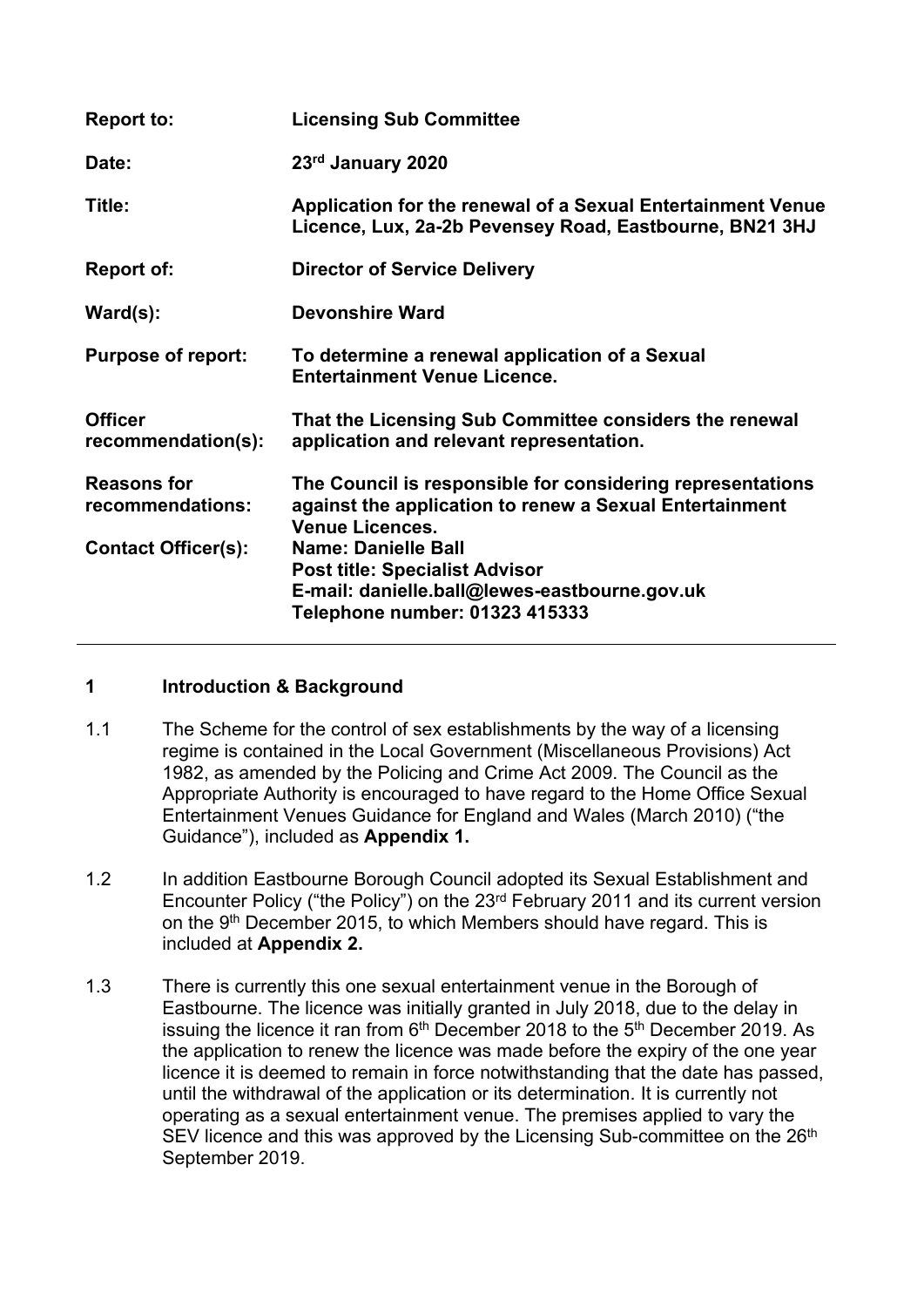1.4 This premises has a valid premises licence under the Licensing Act 2003 that covers Recorded music Monday to Saturday 18:00- 04:00 Sunday 18:00- 03:00

> Performance of Dance Monday to Saturday 18:00-04:00 Sunday 18:00- 03:00

Supply of Alcohol Monday to Saturday 18:00- 03:30 Sunday 18:00- 02:30

# **2 The Application**

- 2.1 An application has been received by Eastbourne Borough Council the 'Appropriate Authority', to renew the Sexual Entertainment Venue Licence. A valid application was received on the 6<sup>th</sup> November 2019. It was from F. Forte Developments Ltd, in relation to LUX, for the performance of exotic dancers by male and female dancers (not mixed). The premises to trade seven days a week between 22:00hrs to 04:00hrs. A copy of the application is included at **Appendix 3.**
- 2.2 Sexual Entertainment Venue is defined as any premises at which relevant entertainment is provided before a live audience for the financial gain of the organiser or the entertainer.

Relevant Entertainment means

Any live performance or

Any live display of nudity

Which is of such a nature that, ignoring financial gain, it must be reasonable to be assumed to be provided solely or principally for the purpose of sexually stimulating any member of the audience (whether by verbal or other means.)

2.3 A copy of the current licence is included at **Appendix 4.**

#### **3 Consultation process**

- 3.1 The Act requires applicants to advertise both on the premises, and in a local newspaper in order to inform the public of the application. The site notice is required to be on display for 21 days and any one making objections has 28 days to do so. These requirements have been complied with.
- 3.2 A copy of the application was served on the Chief Officer of the Police. Sussex Police have not made a representation concerning this renewal application.
- 3.3 As a result of the consultation process, 1 representation has been made against this application. In line with 6.3 of the Policy any representations that are received against a renewal are referred to be heard by the Licensing Sub-Committee. A copy of the representation is included at **Appendix 5.**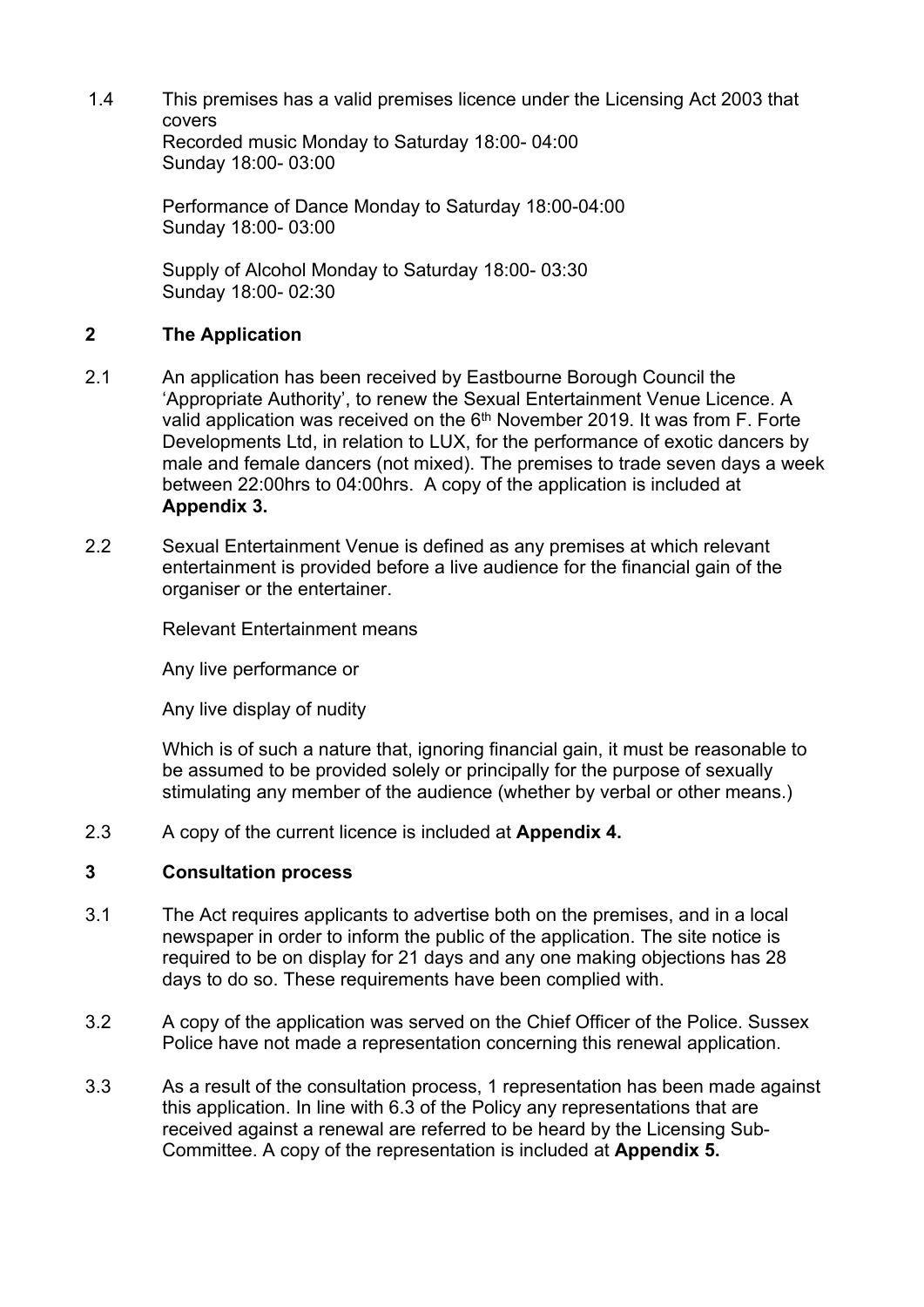# **4 Considerations**

4.1 The Policy and the Guidance attached to this Report outlines the matters that the Authority should consider when determining the renewal application and these are listed in sections 5 and 6 of the Policy, of particular relevance are sections 5.7 to 5.10 and also 6.2. However, each application will be considered on its own merits.

# **5 Options available to Members**

- 5.1 Members may:
	- Grant the application as requested
	- Grant the application to renew with additional or varied terms, conditions or restrictions
	- Refuse the application

### **6 Appeal**

6.1 Any applicant who is refused the renewal of the licence or a holder of any such licence who is aggrieved by any term, condition or restriction on the licence may within 21 days of being notified of the decision appeal to the Magistrates' Court. However, this is a restricted right of appeal. Appeals only lie against a mandatory refusal on the basis that the mandatory ground does not apply. Further, the right of appeal does not apply if the licence renewal is refused on the grounds that the number of sexual entertainment venues in the locality equals or exceeds the number the authority considers appropriate, or if the renewal of the licence would be inappropriate having regard to the character of the locality, the use to which any other premises in the locality are put, or the layout, character or condition of the premises themselves. There is no statutory right of appeal to the Magistrates' Court for any objectors. Where an application for renewal is refused the licence shall be deemed to remain in force until the time for bringing the appeal has expired and if such an appeal is brought until the determination or abandonment of the appeal. Where the appeal relates to the imposition of a term, condition or restriction the licence shall be free of it until the determination or abandonment of the appeal.

# **7 Financial appraisal**

7.1 The cost of delivering the licensing function is fully covered by the Licensing fees.

# **8 Legal implications**

8.1 The Legal Section considered this Report on 13 January 2020 (IKEN 8883-EBC-MW).

#### **9 Risk management implications**

9.1 There are no risks associated with the content of this report.